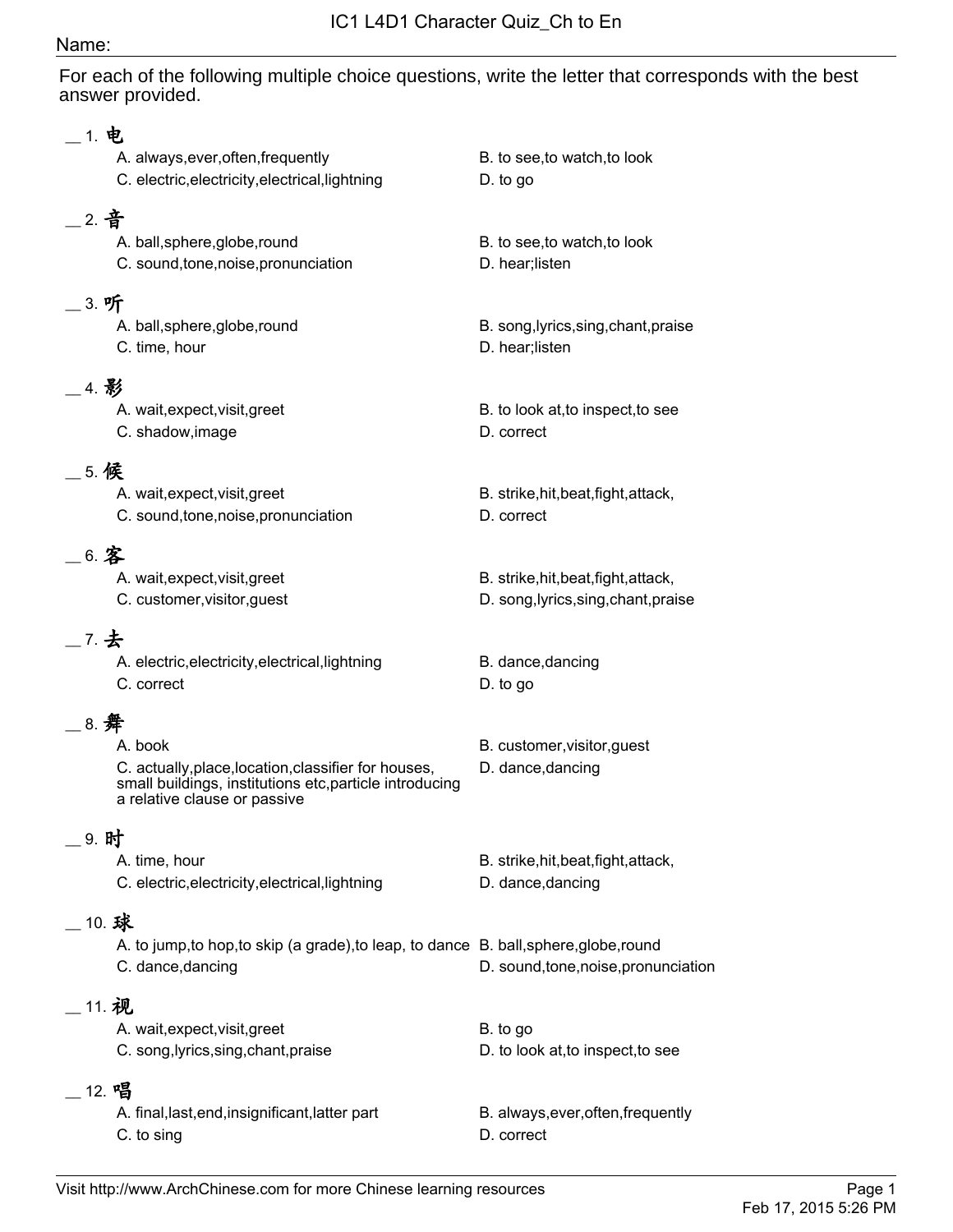## IC1 L4D1 Character Quiz\_Ch to En

#### Name:

| __ 13. 乐  | A. to sing<br>C. to jump, to hop, to skip (a grade), to leap, to dance D. hear; listen                                                                                                | B. happy, music                                                                                             |
|-----------|---------------------------------------------------------------------------------------------------------------------------------------------------------------------------------------|-------------------------------------------------------------------------------------------------------------|
| $-$ 14. 对 | A. final, last, end, insignificant, latter part                                                                                                                                       | B. correct                                                                                                  |
|           | C. customer, visitor, guest                                                                                                                                                           | D. to look at, to inspect, to see                                                                           |
| _ 15. 昨   | A. always, ever, often, frequently<br>C. song, lyrics, sing, chant, praise                                                                                                            | B. yesterday<br>D. hear; listen                                                                             |
| _ 16. 周   | A. wait, expect, visit, greet<br>C. customer, visitor, guest                                                                                                                          | B. circumference, week<br>D. correct                                                                        |
| _ 17. 跳   | A. strike, hit, beat, fight, attack,<br>C. ball, sphere, globe, round                                                                                                                 | B. to jump, to hop, to skip (a grade), to leap, to dance<br>D. electric, electricity, electrical, lightning |
| 18. 歌     | A. wait, expect, visit, greet<br>C. yesterday                                                                                                                                         | B. song, lyrics, sing, chant, praise<br>D. sound, tone, noise, pronunciation                                |
| __ 19. 末  | A. wait, expect, visit, greet<br>C. hear;listen                                                                                                                                       | B. ball, sphere, globe, round<br>D. final, last, end, insignificant, latter part                            |
| _20. 打    | A. to sing<br>C. strike, hit, beat, fight, attack,                                                                                                                                    | B. to use, according to, so as to, in order to, by, with,<br>D. hear; listen                                |
| 21. 看     | A. always, ever, often, frequently<br>C. to see, to watch, to look                                                                                                                    | B. to sing<br>D. yesterday                                                                                  |
| 22. 以     | A. wait, expect, visit, greet<br>C. electric, electricity, electrical, lightning                                                                                                      | B. to use, according to, so as to, in order to, by, with,<br>D. time, hour                                  |
| 23. 常     | A. always, ever, often, frequently<br>C. actually, place, location, classifier for houses,<br>small buildings, institutions etc, particle introducing<br>a relative clause or passive | B. strike, hit, beat, fight, attack,<br>D. yesterday                                                        |
| 24. 书     | A. customer, visitor, guest<br>C. book                                                                                                                                                | B. yesterday<br>D. time, hour                                                                               |